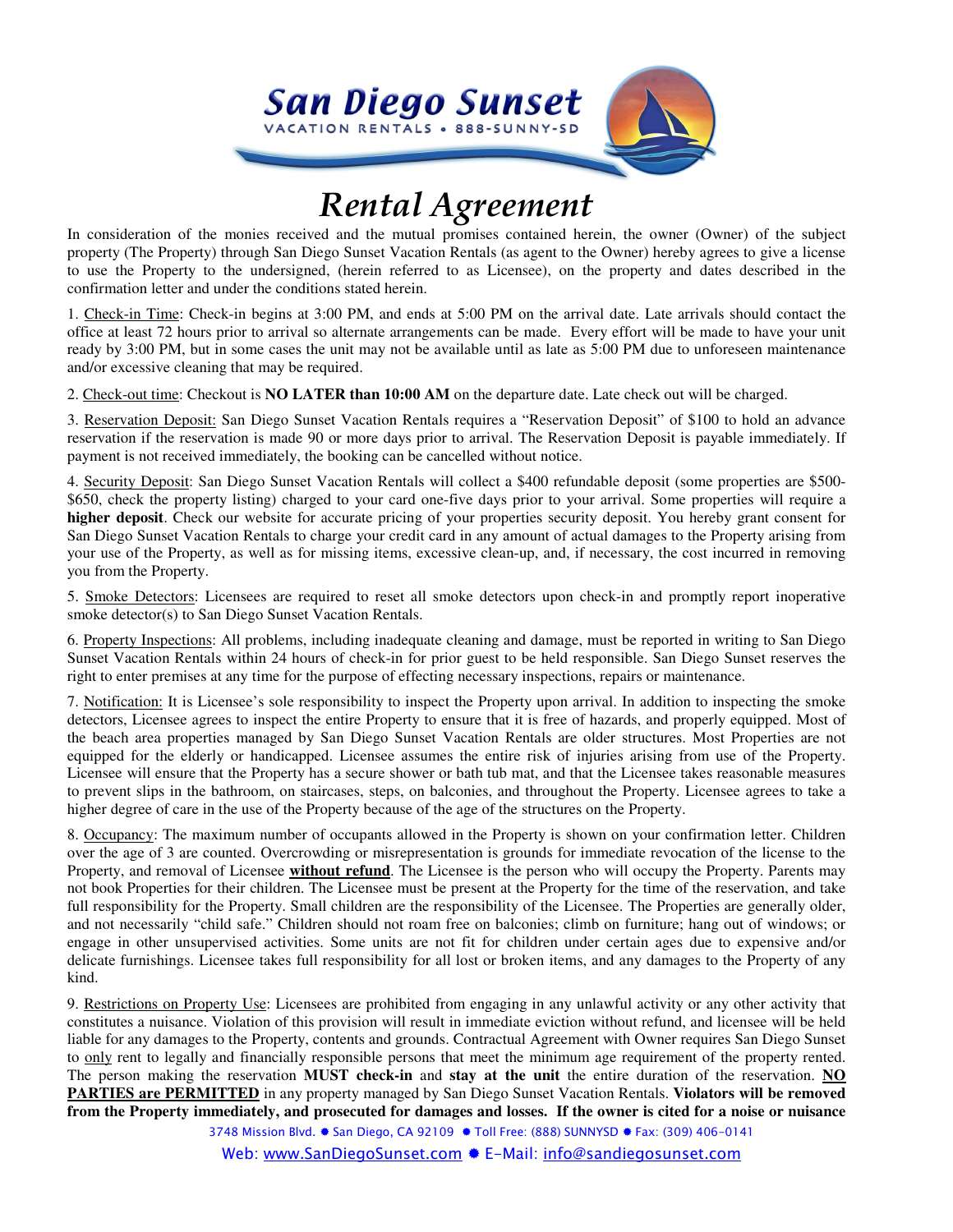

**violation by San Diego Police Department or the homeowner's association, renter hereby agrees that San Diego Sunset, Inc will charge the credit card on file for the cost of the citation.** 

10. Pets: No Pets are allowed on the property at any time without the prior written consent of San Diego Sunset Vacation Rentals. Violation of the "no pets" stipulation is grounds for immediate removal without refund.

11. Smoking Prohibited: All properties are nonsmoking properties and any form of smoking is prohibited inside the properties.

12. Personal Property Loss: Licensees are solely responsible for personal property left in or about the Property. San Diego Sunset Vacation Rentals shall not be held liable under any circumstances for any damages to, or loss of property.

13. Returned Checks: Licensee will pay a \$50.00 returned check fee on each check returned to San Diego Sunset Vacation Rentals by Licensee's bank.

14. Cancellations and Changes in Reservations: **Cancellations must be made 90 or more days prior to scheduled arrival in writing to receive refund of your deposit.** There is a **\$100 Cancellation fee** for all cancellations made within the cancellation period. If a reservation is cancelled with less than 90 days notice you will forfeit all monies and be responsible for the full rental amount unless the Property is re-rented for the entire length of the stay at full price in which case there will be a 10% cancellation fee. If you are a "no-show," you will forfeit the full amount of the rental. We do not give credit for early departures or for inclement weather. If a change in reservation is requested, San Diego Sunset Vacation Rentals will make reasonable effort to accommodate the change, and assess the appropriate fee as stated above. You hereby grant consent for San Diego Sunset Vacation Rentals to charge your credit card for the balance of any fees due.

15. Subletting and Assignment: Licensee may not sublet, sublicense or otherwise grant any rights to the Property. Licensee may not assign the agreement without San Diego Sunset Vacation Rentals prior written consent.

16. Property Use: The Property may not be used for any activity in violation of local, state or federal laws, or California Insurance rules and regulations.

17. Attorney's Fees: If San Diego Sunset Vacation Rentals and/ or Owner consults legal counsel or a professional collection service, for collecting any amounts due to San Diego Sunset Vacation Rentals and/or Owner under this Agreement, licensee shall be responsible for all costs of litigation and/or collection in case of such, including actual attorney's fees.

18. Limitations on Rental: San Diego Sunset Vacation Rentals and or Owner will not be liable for circumstances beyond their control, including but not limited to appliances or air-conditioning/heating failure, other mechanical failure, unfavorable weather, disruption of utility services including cable television, etc. San Diego Sunset, Inc inspects each unit before check-in for cleanliness and maintenance issues, if any cleaning or maintenance issues are noted at check-in San Diego Sunset, Inc will immediately send personnel to rectify the issue. There will be no relocation, rental pro-ration or refund in the event of such circumstances. In the event San Diego Sunset Vacation Rentals is unable to deliver the Property to Licensee because of property sale, property owner decision, fire, mandatory evacuation, eminent domain or Acts of Nature, or if the property is unavailable because of construction delays or lack of utilities, Licensee agrees that San Diego Sunset Vacation Rentals' sole liability, as a result of any of these conditions, will be a full refund of all payments tendered by Licensee. Licensee and San Diego Sunset Vacation Rentals agree that in case of double booking or occupancy by Owner, Licensee will be ONLY entitled to a full refund of all monies previously tendered by Licensee. If San Diego Sunset Vacation Rentals is able to relocate Licensee, Licensee agrees to pay the difference in rental amount, should Licensee accept alternate accommodations. Licensee expressly acknowledges that in no event will San Diego Sunset Vacation Rentals be held liable for any other condition out of the control of San Diego Sunset Vacation Rentals or the Owner, or for any incidental or consequential damages, including but not limited to, expenses that result from moving or for any other losses.

19. Tenancy: The Licensee acknowledges that this is NOT a tenancy for the Property. The Property is not rented for more than 30 days, and is taxed and treated as a transient occupancy, akin to hotel accommodations. Property laws do not apply to the license granted herein, and the Licensee may be removed as a trespasser immediately upon termination of this license. The Property is rented on regular short term periods, and for a significantly higher rate than a non-vacation rental. Often a licensee is scheduled to begin a vacation in the Property on the same day as the check-out day of the prior licensee. If Licensee stays even one additional day, San Diego Sunset Vacation Rentals would face significant logistical problems with the next licensee, including possible liability. As such, Licensee agrees to vacate immediately on the check-out day, at 10:00